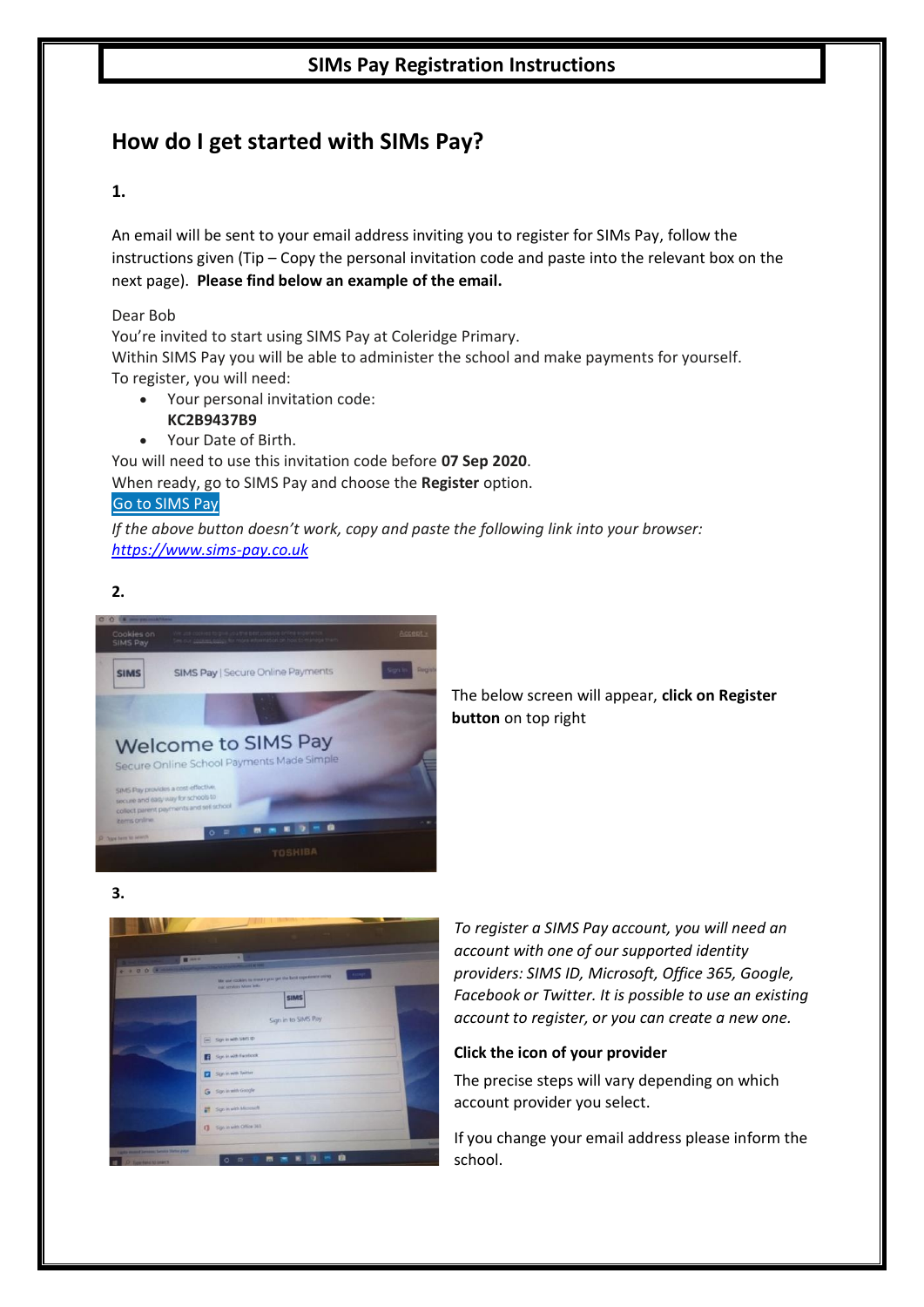A permission requested screen will appear for your particular provider

Example:- if you choose to log in with Microsoft you will see this screen



**6.**



This screen will appear – your name will be shown. If your name does not show click on Sign Out. If all is correct Paste in or type in your personal invitation code.

**Example** – this will be found on your invitation email Your personal invitation code: **KC2B9437B9**

Click on blue **Continue button** when entered

#### **4.**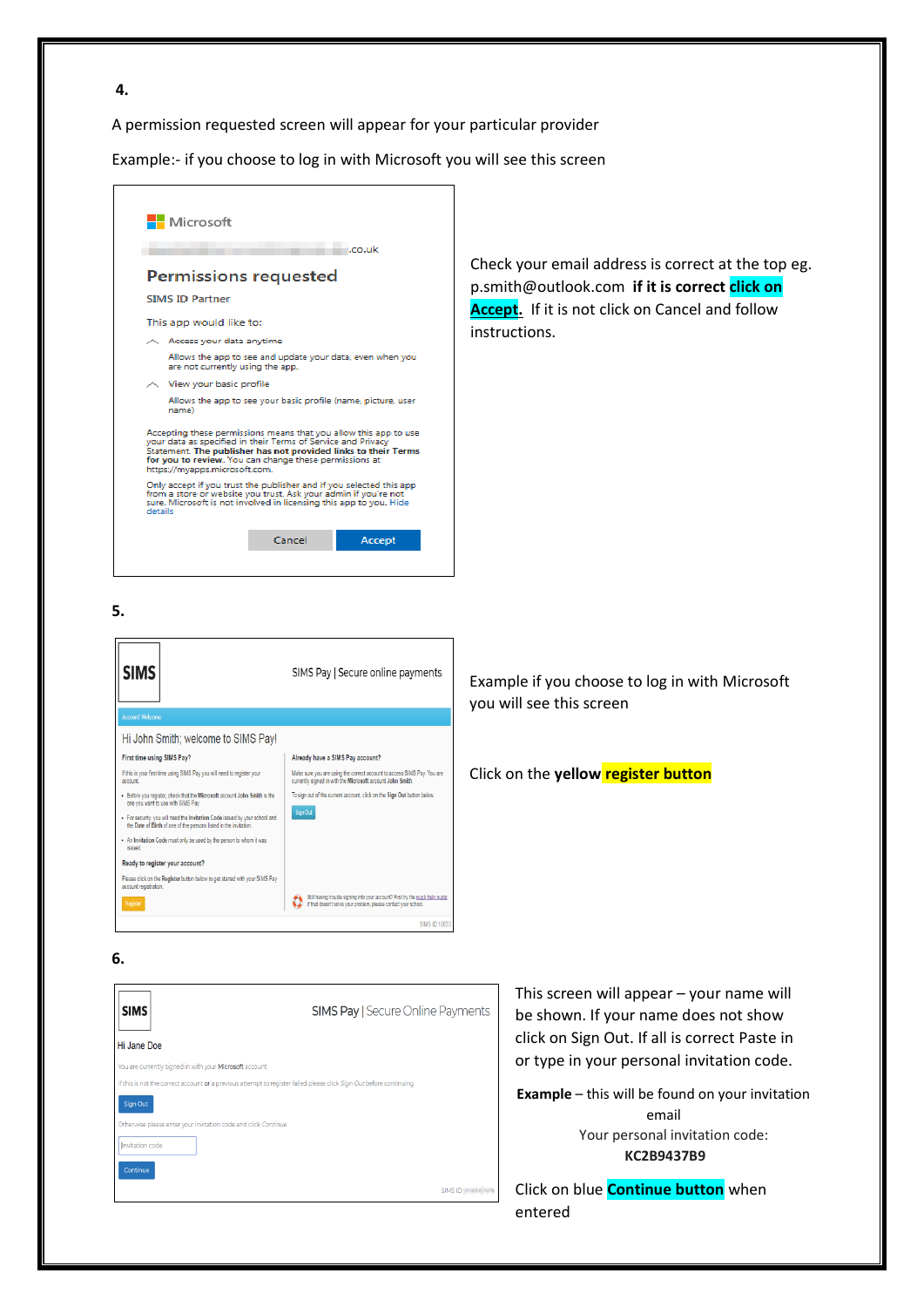| Registration                                           |            |                                                                                                             |
|--------------------------------------------------------|------------|-------------------------------------------------------------------------------------------------------------|
|                                                        |            | You will have received a new service invite code from either Capita SIMS or from your school administrator. |
| Please enter the code below and tap or click Register. |            |                                                                                                             |
| Name                                                   | Jane Doe   | (not you?)                                                                                                  |
| Signed in with                                         | Microsoft  |                                                                                                             |
| <b>Invitation Code</b>                                 | zNkcSYeB6n |                                                                                                             |
|                                                        | Register   |                                                                                                             |

## **Click on blue Register button**

**8.**

# Registration - Answer Security Questions You are required to provide a second piece of information to confirm your identity. What is the date of birth of one of your children at the school? (dd/mm/yyyy) Verify © 2018 - Capita Children's Services

Enter the date of birth of your child/one of their children at the school.

## **9.**

# Registration - Account Creation

Your account is being set up and configured. You will be automatically redirected when this process is complete...

Elapsed 33 seconds

This screen will appear

**10.**

| <b>SIMS</b>            |                                                            | <b>SIMS Pay   Secure Online Payments</b> |
|------------------------|------------------------------------------------------------|------------------------------------------|
| <b>Confirm Details</b> |                                                            |                                          |
|                        | Please confirm that the details below are correct.         |                                          |
| Title                  | Mrs                                                        |                                          |
| Forename               | Karen                                                      |                                          |
| Surname                | Adebayi                                                    |                                          |
| School                 | Green Abbey Secondary School (2)                           |                                          |
|                        | Please contact your school if the details are not correct. | <b>Continue</b><br>Cancel                |

On the **Confirm Details** page, check that your **Title**, **Forename**, **Surname** and **School** details are correct.

If the read-only information is correct, click the **Continue** button.

If the read-only information is incorrect, click the **Cancel** button.

**7.**